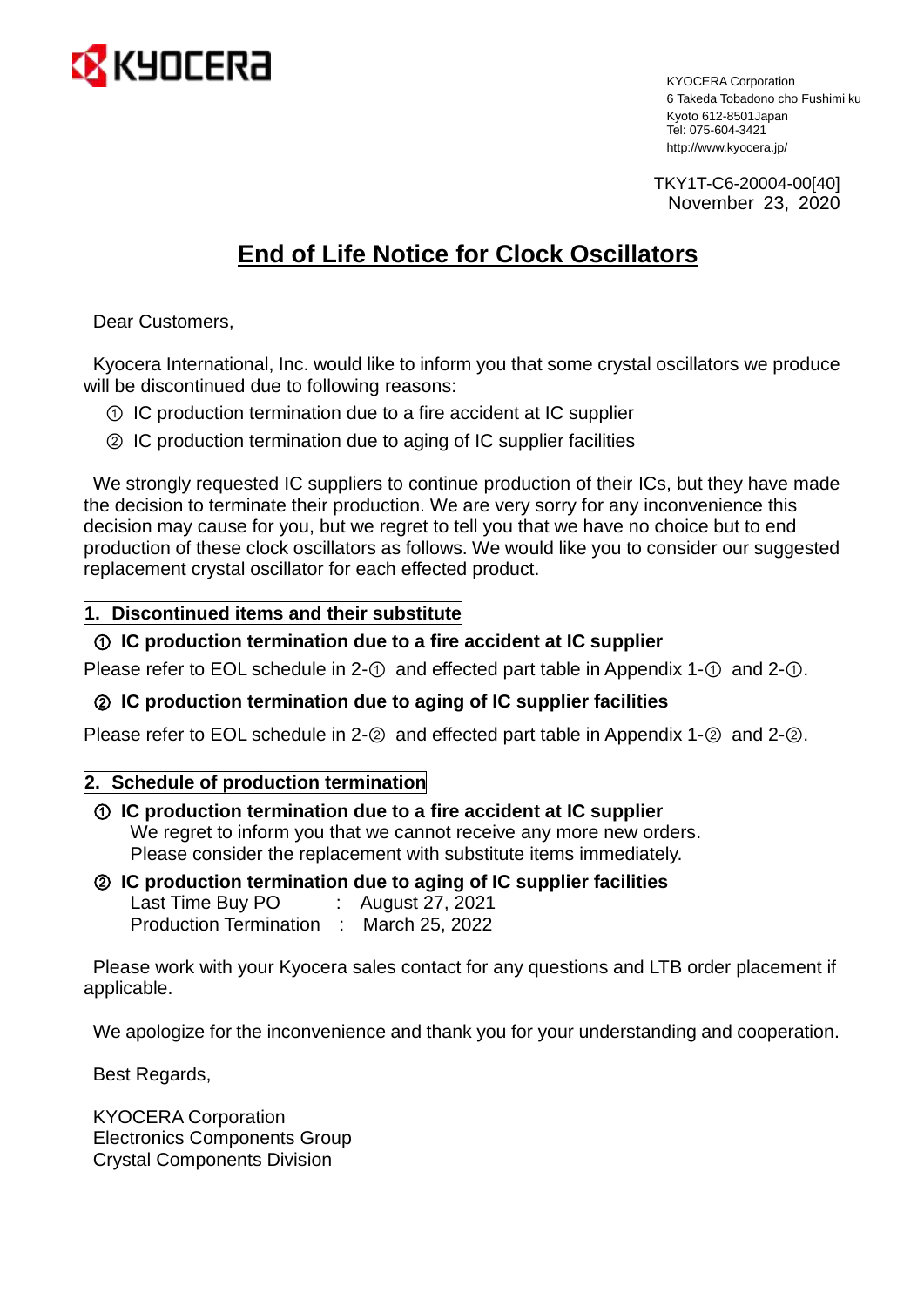

# **Appendix 1 : CLOCK OSCILLATOR**

## **IC production termination due to a fire accident at IC supplier**

| <b>EOL</b> seies         | <b>Freg Range</b>                         | <b>Substitute</b>           |                             | <b>Remarks</b>                              |
|--------------------------|-------------------------------------------|-----------------------------|-----------------------------|---------------------------------------------|
|                          |                                           | <b>Consumer</b>             | <b>Automotive</b>           |                                             |
| <b>KC2016B</b><br>series | All Freq.<br>(54MHz or less)              | KC2016Z /<br><b>KC2016K</b> | MC2016Z /<br><b>MC2016K</b> |                                             |
| <b>KC2520B</b><br>series | 80MHz or less<br>(excluding<br>32.768kHz) | KC2520Z /<br><b>KC2520K</b> | MC2520Z /<br><b>MC2520K</b> |                                             |
| <b>KC2520M</b><br>series | 60MHz or less<br>(excluding<br>32.768kHz) |                             |                             |                                             |
| <b>KC5032A</b><br>series | 50MHz or less                             | KC5032Z /<br><b>KC5032K</b> | MC5032Z /<br><b>MC5032K</b> | Available power supply<br>$:1.8v$ to $3.3V$ |

# **IC production termination due to aging of IC supplier facilities**

| <b>Product Series</b> | <b>Type</b>                     | <b>Substitute</b>          |                            | <b>Remarks</b>                              |  |
|-----------------------|---------------------------------|----------------------------|----------------------------|---------------------------------------------|--|
|                       |                                 | <b>Consumer</b>            | <b>Automotive</b>          |                                             |  |
| <b>KCxxxxK</b> series | N type                          | KCxxxxZ                    |                            | Available power supply                      |  |
| <b>MCxxxxK</b> series | N type                          |                            | MCxxxxK                    | $:1.8v$ to $3.3V$                           |  |
| KC2520A series        | All type                        | KC2520Z/<br><b>KC2520K</b> | MC2520Z/<br><b>MC2520K</b> |                                             |  |
| KC2520B series        | 32.768kHz                       | No Substitute              |                            | New Prouducs under                          |  |
| KC2520M series        | 32.768kHz                       |                            | No Substitute              | development<br>(CY21)                       |  |
| KC3225A series        | All type                        | KC3225Z/<br><b>KC3225K</b> | MC3225Z/<br><b>MC3225K</b> |                                             |  |
| KC5032C series        | All type                        | KC5032Z/<br><b>KC5032K</b> | MC5032Z/<br><b>MC5032K</b> | Available power supply<br>$:1.8v$ to $3.3V$ |  |
| KC5032E series        | All type                        | KC5032Z/<br><b>KC5032K</b> | MC5032Z/<br><b>MC5032K</b> |                                             |  |
| KC7050A series        | All type                        | KC7050Z/<br><b>KC7050K</b> | MC7050Z/<br><b>MC7050K</b> | Available power supply<br>:1.8 $v$ to 3.3V  |  |
| KC7050B series        | All type                        |                            |                            |                                             |  |
| KC7050C series        | All type                        |                            |                            |                                             |  |
| <b>KVxxxxL</b> series | Some                            | No Substitute              |                            |                                             |  |
| KC5032P series        | KC5032P series J type<br>E type |                            |                            |                                             |  |
| KC7050P series        | E type                          | KC7050P series J type      |                            |                                             |  |
| KV5032D series        | Some                            | No Substitute              |                            | ---                                         |  |
| KV7050A series        | All type                        | No Substitute              |                            |                                             |  |
| KV7050B series        | All type                        | No Substitute              |                            |                                             |  |
| KV7050C series        | Some                            |                            | No Substitute              |                                             |  |